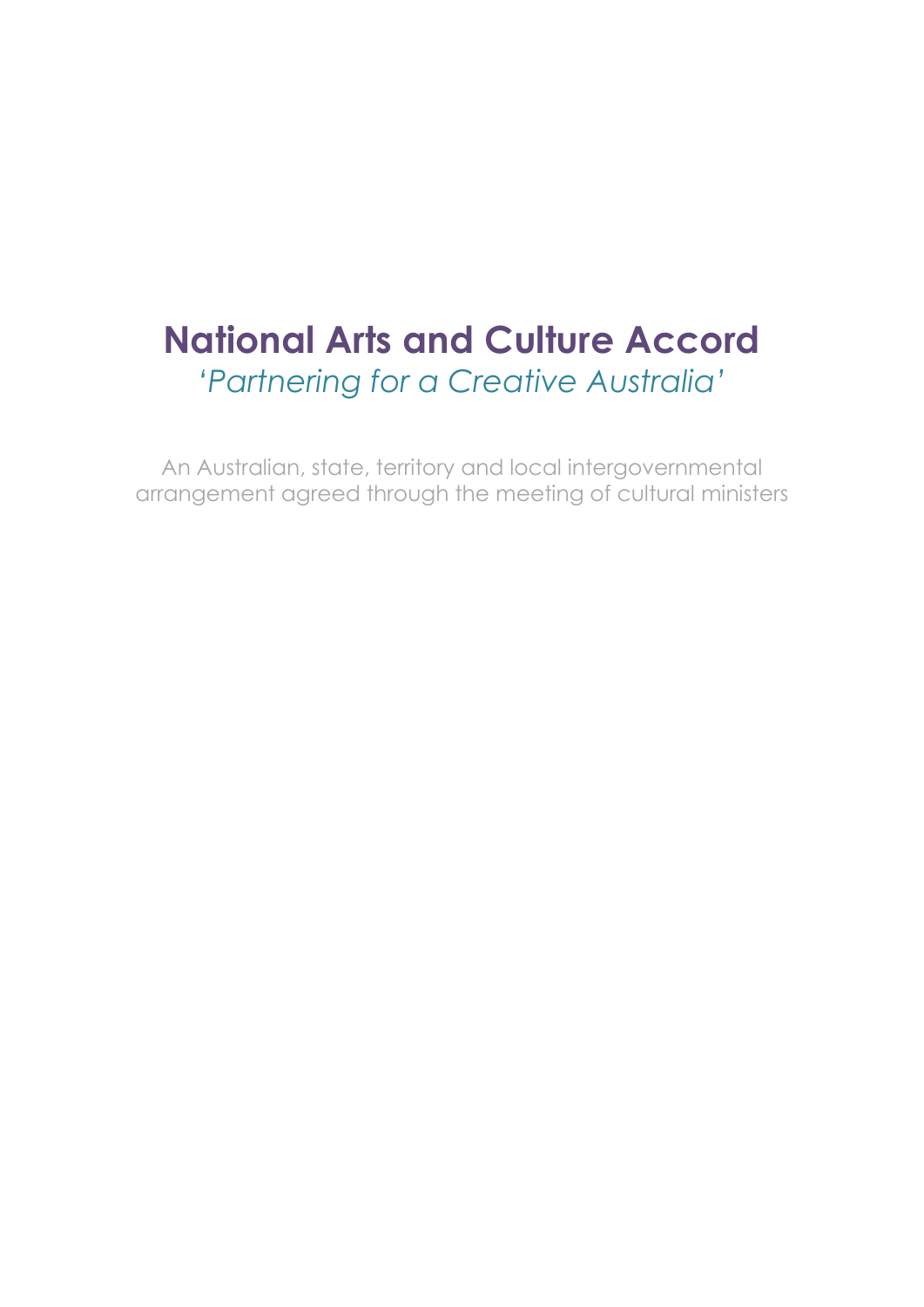#### **Preamble:**

Australia's vibrant arts, cultural heritage and creative industries are born out of our unique history, including being home to some of the oldest continuing living cultures on earth. This history has inspired countless Australians to create and engage with diverse artistic and cultural experiences.

Australians recognise and celebrate the diversity of the creative sector, which embraces the rich heritage of the Aboriginal and Torres Strait Islander peoples as well as the cultures of those from around the world that have made their home in Australia. Australians also appreciate the social and economic benefits derived from arts, culture and the creative industries, whether presented, produced or enjoyed at home or abroad.

All levels of government in Australia appreciate that, with the best legal, policy and fiscal strategies in place, it is possible to create a productive environment that values cultural activities, fosters excellence and participation, recognises diversity and encourages expression of a distinctive Australian culture. Significantly, this environment can make a strong contribution to sustainable economic development.

In the spirit of partnership and cooperation, the Australian, state, territory and local governments agree that increased collaboration across the jurisdictions can enhance and strengthen support for the arts, cultural heritage and creative industries sector; for individual practitioners and cultural organisations, and for all Australians engaging with arts and culture to deliver a more accessible, sustainable and competitive cultural sector.

This National Arts and Culture Accord (the Accord) is a framework through which the Australian, state, territory and local governments will work together to support Australia's artists, creators, cultural institutions and creative industries to ensure Australians have access to our rich and diverse creative culture wherever they live.

This Accord arose from consultation underpinning the development of the National Cultural Policy in 2011. It seeks to harness the respective roles and responsibilities of the Australian, state, territory and local governments to facilitate greater cooperation and affirm the centrality of the arts and culture to government policy and the contribution they make to community wellbeing.

The Accord builds on the existing work, research and collaboration between governments, including activities and partnerships with the sector.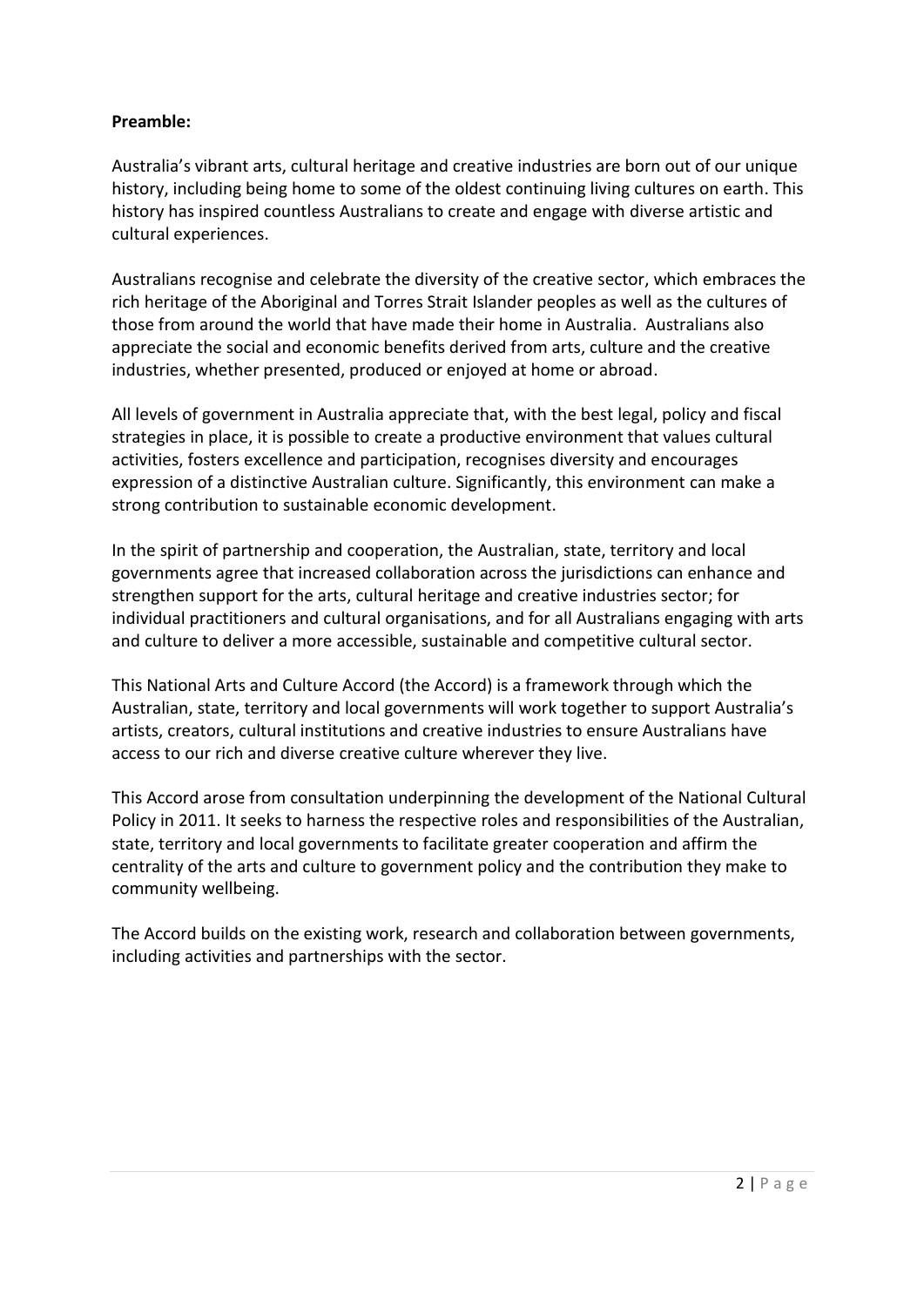## **Purpose and objectives:**

This National Accord:

- clarifies the roles and responsibilities of all governments in supporting Australia's arts, cultural heritage and creative industries; and
- provides a framework to enhance collaboration in areas of national interest and shared responsibility and work productively on specific issues through an agreed triennial work plan.

While acknowledging the variations in the individual specific responsibilities across the states and territories as well as across the three tiers of government, the scope of the Accord broadly includes core arts, creative industries and cultural heritage as outlined at *Appendix 1*.

Agreement to this Accord demonstrates that all levels of government in Australia recognise the positive role that the arts play and the need to support strong and vibrant arts, cultural heritage and creative industries sectors.

This Accord signals a commitment by governments to support policy objectives which provide a stable base to underpin the arts, cultural heritage and creative industries sectors in Australia and to enable organisations and practitioners to produce new, interesting and exciting works that deliver benefits to the Australian public, and to promote international exchange and collaboration. This national agreement seeks to provide a framework to:

- take a national approach to develop and grow Australia's arts, cultural heritage and creative industries sectors for artists and audiences through direct action and nonarts partnerships within and across jurisdictions as relevant;
- address needs, issues, gaps and barriers; reduce duplication and complexity; and align policies, investment and programs in areas that deliver real improvements to the viability and vitality of the sector and the access of Australians to arts and culture;
- increase the impact of existing government investment and non-government support by ensuring that funding is used to the greatest advantage for the sector to deliver greatest benefit to the Australian community; and
- identify opportunities for enhanced partnerships with non-government stakeholders.

### **Parties:**

This National Arts and Culture Accord is agreed through the *Meeting of Cultural Ministers* and is endorsed by:

- the Australian Government's Minister for the Arts;
- state and territory arts and cultural ministers; and
- the Australian Local Government Association (ALGA), representing local governments.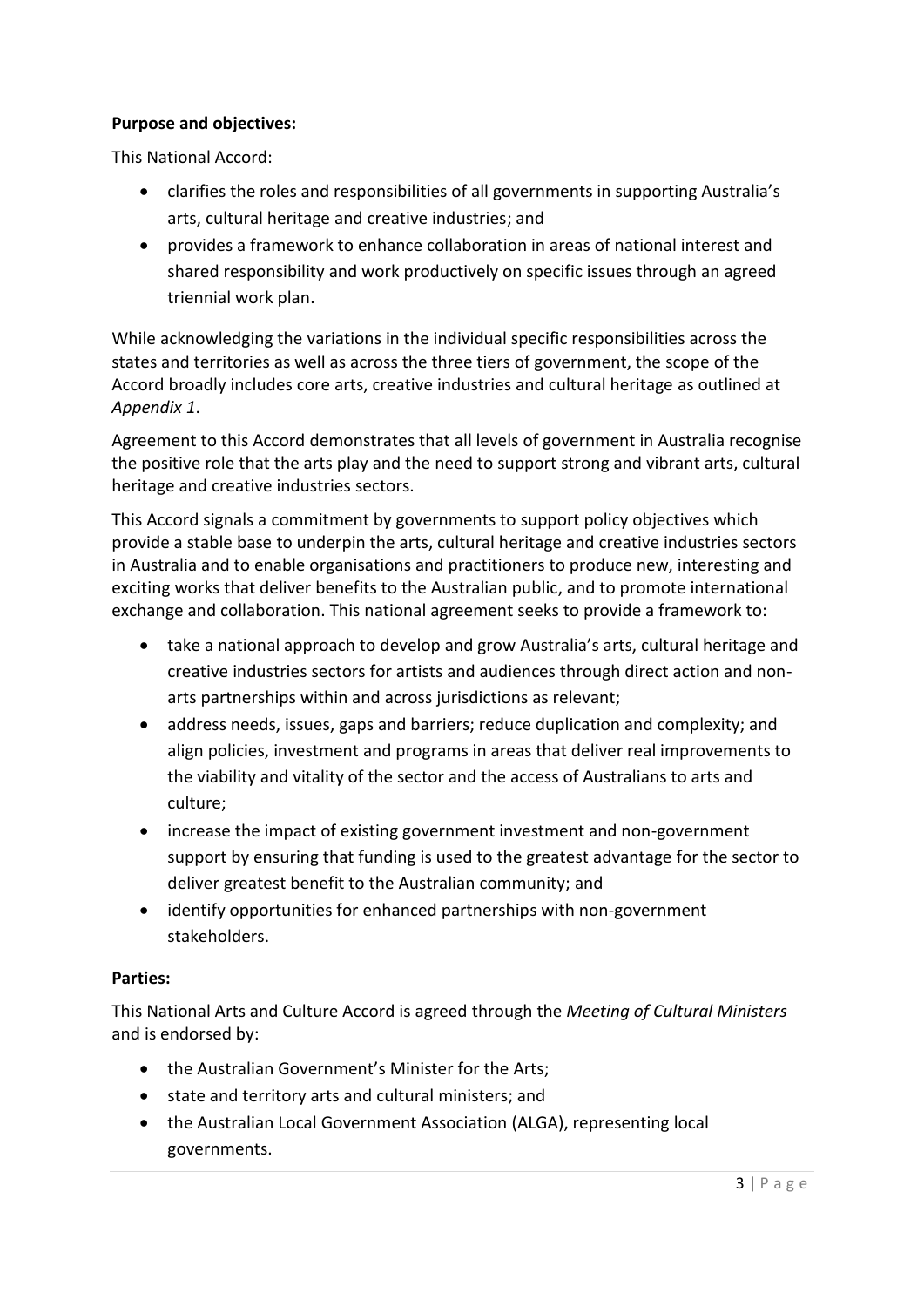### **Operation of this Accord:**

This National Arts and Culture Accord will operate in perpetuity or until termination is mutually agreed by all levels of government who are party to the arrangement. This arrangement between parties is not legally binding in any way and does not give rise to legal rights or obligations.

Cultural ministers and ALGA will consider a review of this Accord at regular three year intervals in line with the triennial work plan to ensure it remains relevant.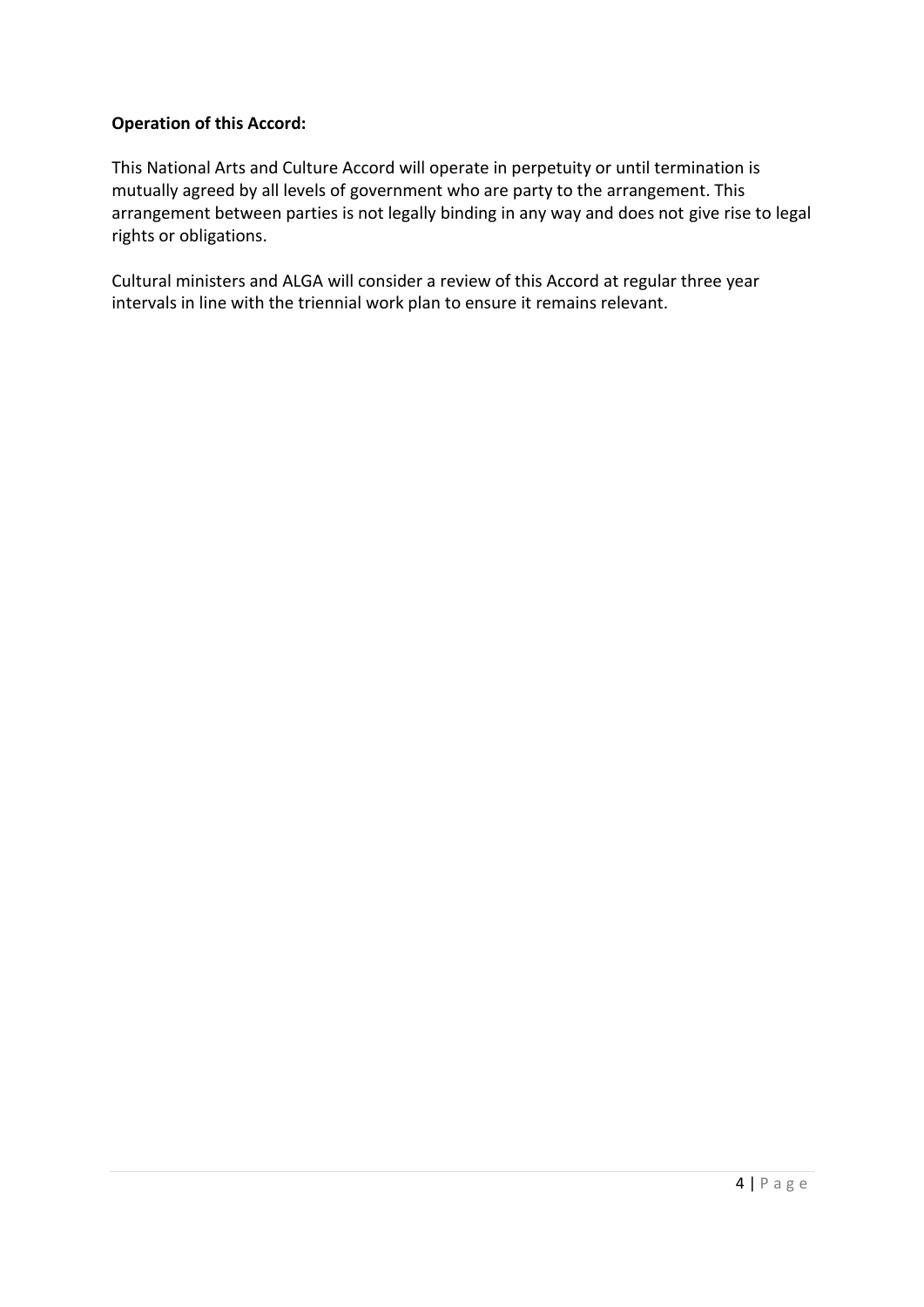## **Part A.1 - Roles and functions:**

All levels of government undertake complementary work to support the growth and development of the arts, cultural heritage and creative industries, including promoting the role of these in cultural diplomacy and social engagement, within regional, national and international contexts. Sometimes this work is undertaken in partnership.

All jurisdictions have responsibility for:

- the oversight, development and delivery of regulation that supports the sector and cultural outcomes;
- formulating policy settings which ensure access to high quality, diverse artistic content for all Australians;
- providing opportunities for a diverse range of professional arts and cultural works through both established and emerging arts practice;
- supporting key cultural organisations and institutions within their jurisdictions; and
- identifying priorities for funding capital investments within their jurisdictions.

Australia's cultural ministers and local governments share a proud history of cooperation and collaboration. The principal forum for cross-jurisdictional engagement between cultural ministers on matters of national significance is the meeting of cultural ministers. Australian and state and territory government cultural ministers meet regularly through this forum, with ALGA as invited observers, to discuss policy matters of mutual interest to the respective governments.

### **The Australian Government**

The Australian Government's primary role in policy development is to focus on matters of national relevance or which require national application to support the Australian arts, cultural heritage and creative industries sectors, including:

- formulating nationally relevant policy settings and regulations, including intellectual property and taxation incentives, in consultation with state and territory governments;
- ensuring opportunities for arts education and training to promote career pathways in the arts and cultural sector;
- collaborating with Australian Government departments and agencies to progress implementation of arts and cultural matters of national significance, such as the coordination of protection for Australian content, development of cultural diplomacy through the arts, and implementation of initiatives (and the recognition of the importance of culture) in whole-of-government policies;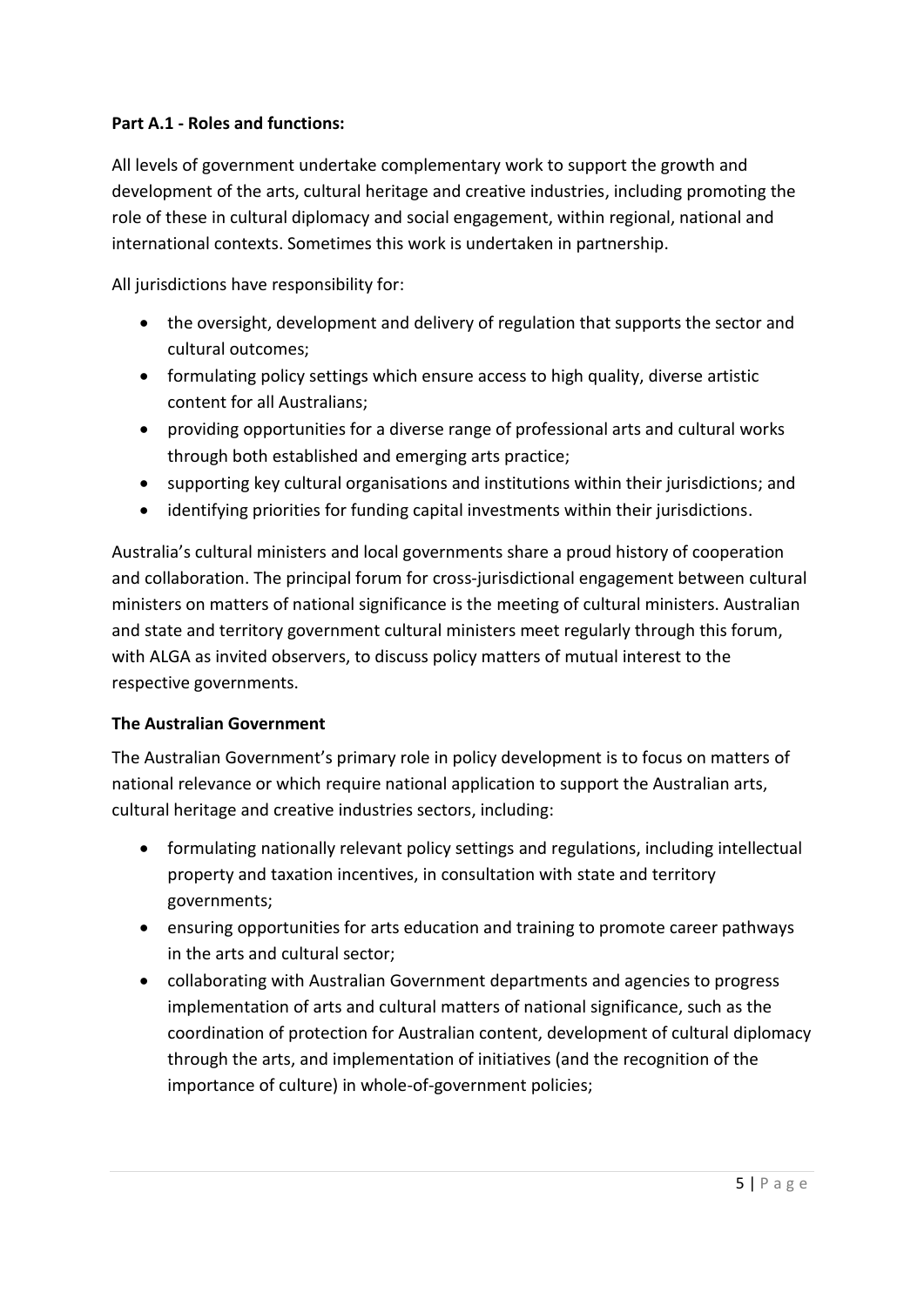- funding national arts and culture agencies such as the national collecting institutions which perform a central role in preserving and making Australia's arts and culture accessible;
- promoting participation in, and access to, Australia's arts and culture through developing and supporting cultural expression;
- encouraging national and international interest in, and access to, Australia's arts and culture, and promoting international cultural exchange and market development;
- providing flexible and responsive policy settings which facilitate opportunities for Australia's creative industries to maximise commercial capacity domestically and internationally; and
- monitoring domestic and international policy issues impacting on the sector's interests as a whole, such as the negotiation of and compliance with obligations under international treaties and cultural arrangements.
- The Australian Government also supports:

*The Australia Council:* The Australia Council for the Arts is the Australian Government's arts funding and advisory body. It supports Australia's arts through the delivery of funding, strengthening and developing the arts sector. The Australia Council is a statutory authority established under the *Australia Council Act 1975* with a guiding principle that promotes excellence in the arts. Its grant-making operates at arm's length from government under the principle of peer assessment.

*Screen Australia:* Screen Australia is the key Australian Government direct funding body for the Australian screen production industry. Under the *Screen Australia Act 2008* Screen Australia supports the development, production, promotion and distribution of Australian screen content. Screen Australia also administers the government's Producer Offset and International Co-production Program to increase the commercial sustainability of production in Australia.

## **State and territory governments**

State and territory government arts and culture agencies are predominantly responsible for the coordination and implementation of policies and the allocation of resources that support the arts, cultural heritage and creative industries within their jurisdictions.

There are variations in the individual and specific responsibilities across states and territories. Broadly, state and territory governments:

- encourage local, national and international interest in and access to arts and cultural activities which promote the cultural vibrancy of their state or territory;
- identify priorities for funding capital investments within their jurisdictions, including investments in public art and state collections;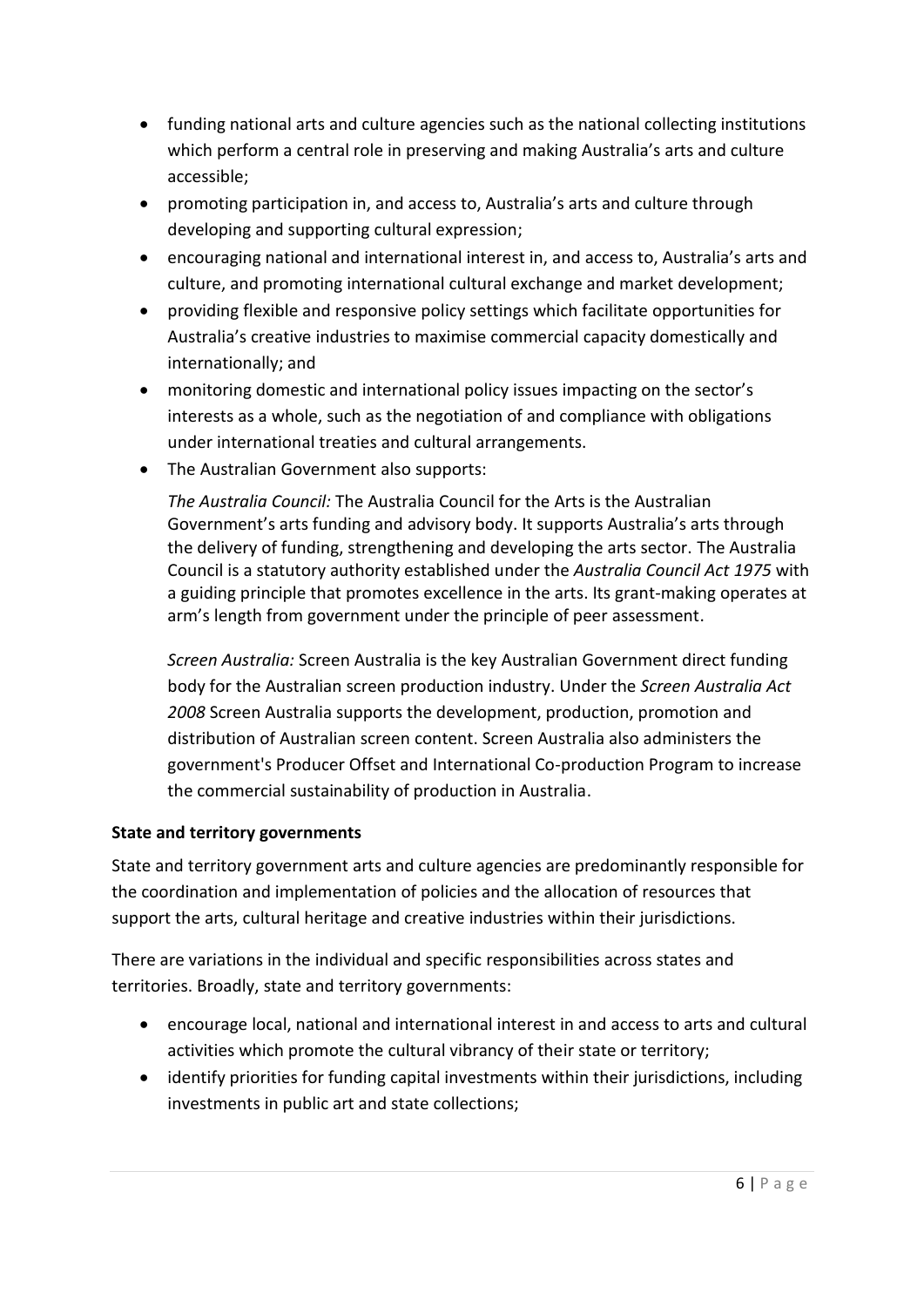- where opportunities exist, work collaboratively with local government authorities and councils to plan, develop and upgrade local and community arts and cultural infrastructure in line with broader local and regional development goals;
- provide support for skills development across the sector; and
- provide support and development for arts and culture projects and artists.

State and territory governments also support these activities through a number of state agencies and institutions.

The Australian Capital Territory (ACT) is in a unique position. The ACT supports activities through local arts agencies, however the ACT Assembly has the functions of a local council and the city of Canberra has no other local government.

## **Local government**

Local governments and councils have a particularly important role in infrastructure development, renewal and maintenance of cultural support and encouraging Australians to participate in arts and cultural activity. Through the recently established National Local Government Cultural Forum, local governments will work to set long-term objectives for local government cultural planning and the arts, with a view to sharing knowledge and ideas that can strengthen communities, and improve community health and well-being through the arts.

Local governments invest in local arts, heritage and cultural development activities and resources, and have key responsibility for supporting local institutions such as libraries and galleries.

## **Shared responsibilities and activities**

Parties to this Accord have identified a number of areas where coordinated national activity is supported through collaboration:

- the development and implementation across jurisdictions of actions arising from national policies, including the National Arts and Disability Strategy, the Visual Arts and Craft Strategy, the National Indigenous Languages Policy and the policy on Indigenous Repatriation;
- the delivery of coordinated funding support for the major performing arts organisations through the Major Performing Arts Excellence Pool, as agreed by cultural ministers at the 30 March 2012 Meeting of Cultural Ministers;
- supporting small to medium arts organisations across all art forms;
- engagement on the repatriation of Aboriginal and Torres Strait Islanders ancestral remains from international collections, and the repatriation of ancestral remains and secret sacred objects from Australian cultural institutions, to Traditional Owner groups across Australia;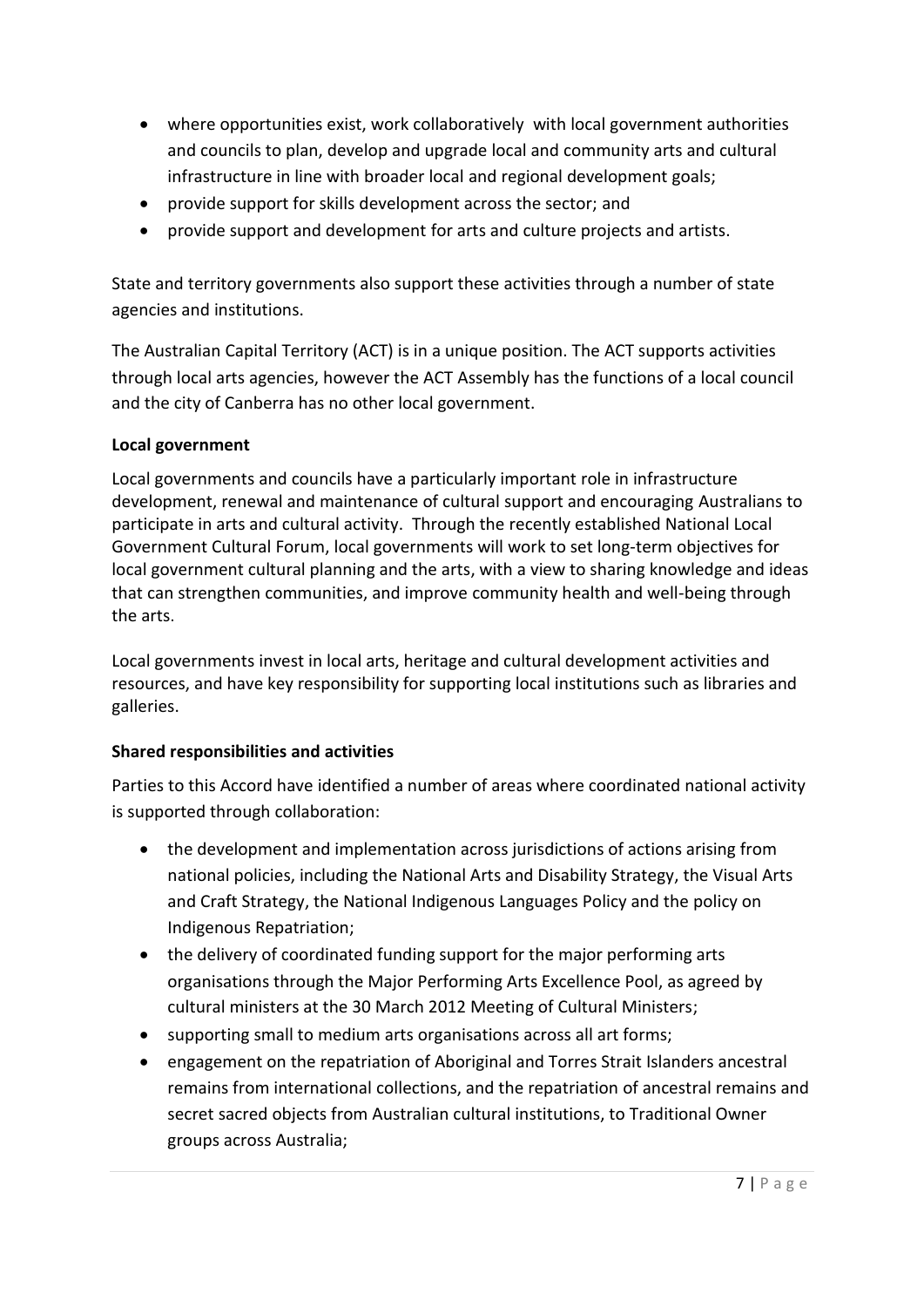- delivery of professional development and training to arts workers in the Indigenous visual arts industry;
- the delivery of actions arising from the development of a national policy for the protection of Traditional Cultural Expressions;
- distribution of funding to support regional access and participation in the arts including Aboriginal and Torres Strait Islander arts, culture and languages; and
- promotion of international cultural exchange and market development.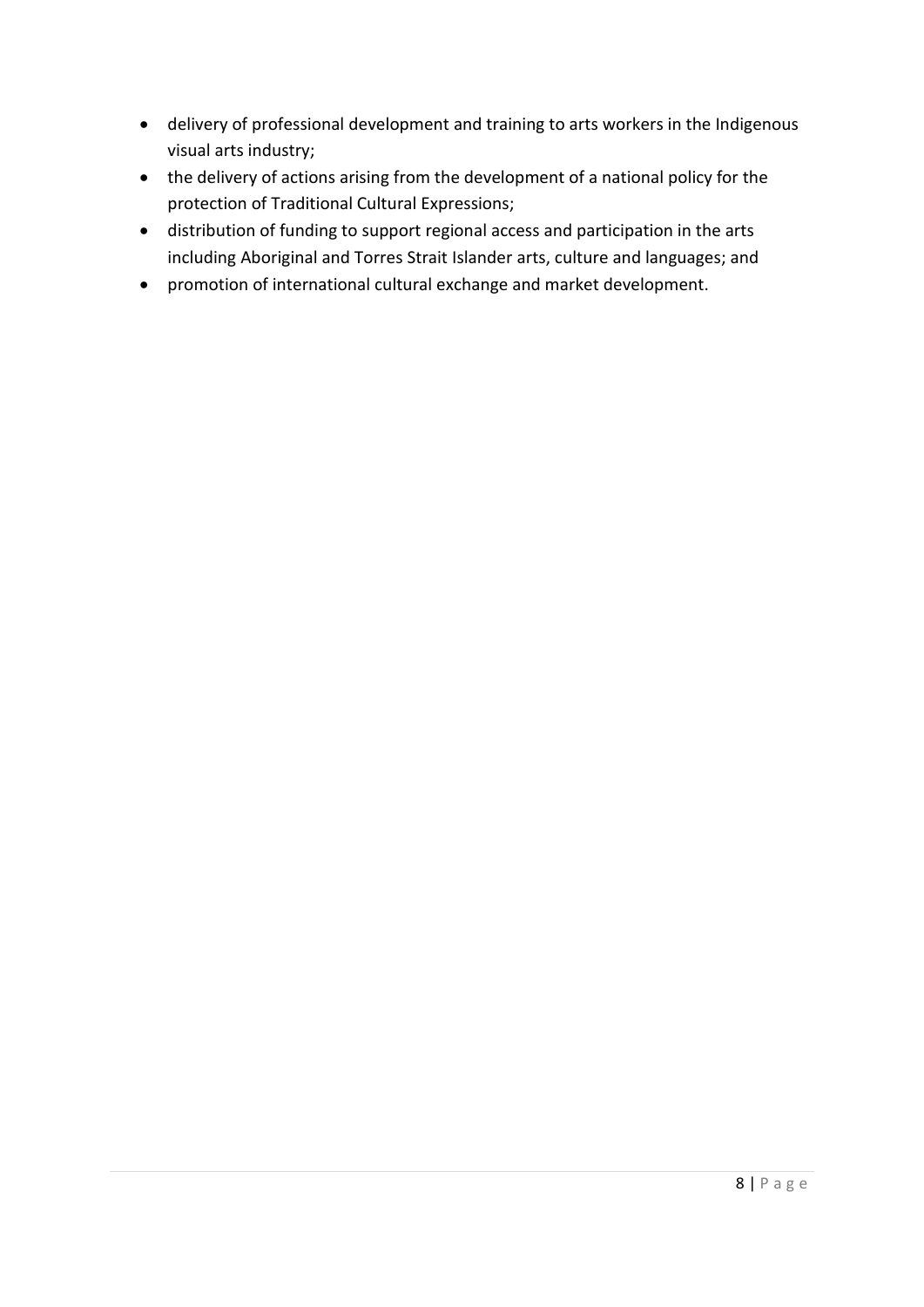Other areas of activity where jurisdictions share interests include:

## *Legislation and regulation*

All jurisdictions have responsibility for the oversight, development and delivery of regulation that supports the sector and cultural outcomes. All jurisdictions aim to accommodate provisions to support a vibrant arts, cultural heritage and creative industries sector, including actions to reduce unnecessary administrative burdens for sector stakeholders.

### *Statistics and research*

Under the Accord, Government arts and cultural agencies continue to collaborate and cofund research, collection and dissemination of statistical data on arts and cultural matters as an area of common interest and benefit. Recognising the value of robust and timely information to the sector and for guiding government policy, governments also endeavour to share research that arises outside of co-funding arrangements, where appropriate.

## *Cultural infrastructure*

Cultural infrastructure, including buildings, technologies, public spaces and content, is a vital component of enabling the delivery of arts and cultural experiences. Through this Accord governments will endeavour to share skills, expertise, ideas and available resources to identify solutions to nationally relevant cultural infrastructure concerns. Private partnerships, particularly where financial investment is concerned, will be integral to successful outcomes.

### *Collections sector*

Australia's collecting institutions play a vital role in Australia's cultural life. Australia's museums, galleries, archives and libraries champion and preserve Australia's heritage and enable all Australians to connect with Australia's vibrant and diverse arts and culture. The collections sector is a particularly strong example of parallel support for the industry with libraries, museums, galleries and archives operating at all levels of government, from the national collecting institutions, to key state and territory organisations to local and community centres.

### *Philanthropy, private Sponsorship and investment*

It is the responsibility of all tiers of government to encourage arts practitioners and cultural organisations to engage with the private sector. Leveraging corporate and philanthropic investment to broaden and strengthen the base of support for Australian arts and culture already functions to drive the value of government investment further. As the sector develops, building a culture of philanthropy is therefore crucial to ensuring the long-term vitality and sustainability of the arts in Australia.

The Australian Government supports private giving through a range of initiatives including the Cultural Gifts program, encouraging corporate sponsorships for the arts, and providing capacity and skills development to arts managers and organisations to help them identify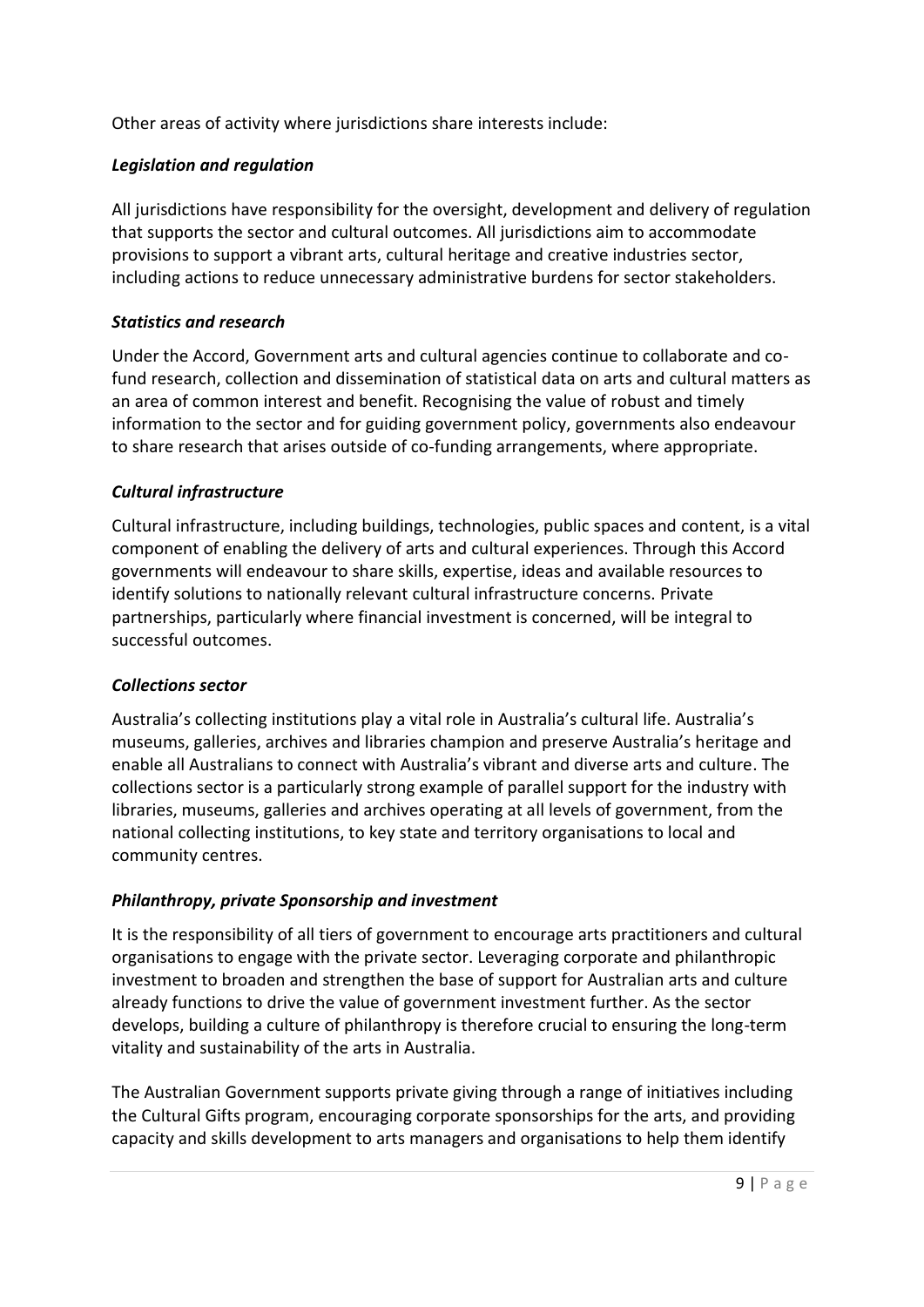and seek funding opportunities. State and territory governments also contribute to initiatives to encourage philanthropy.

Recognising the opportunities for greater international cultural collaboration, governments also have a responsibility to consider ways of encouraging artists to build support internationally, including through joint ventures and co-productions with international partners.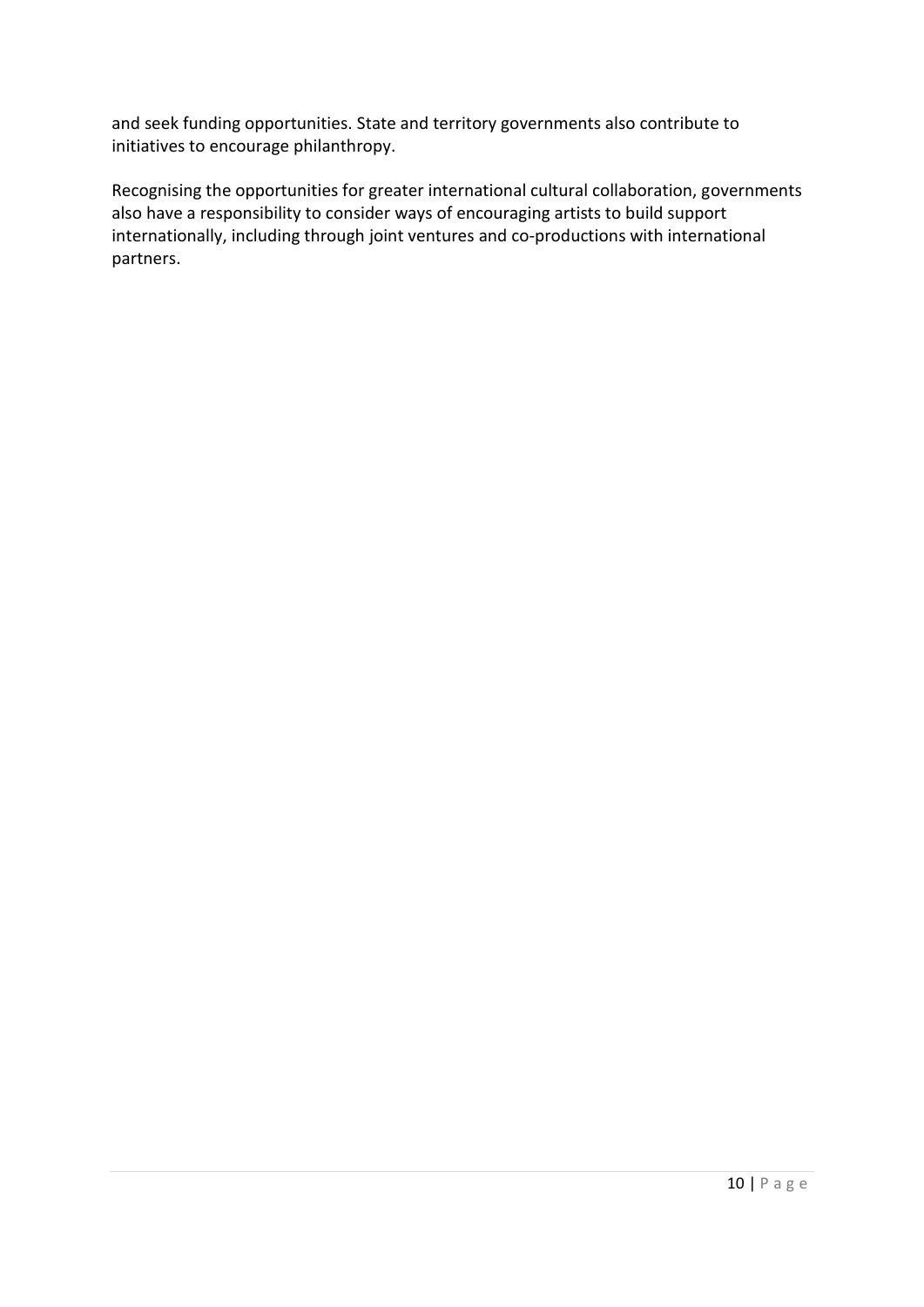## **Part A.2 - Principles and processes for collaboration:**

The principles underpinning the operation of this Accord are:

- shared commitment to collaboration in the delivery of a more accessible, sustainable and competitive arts, cultural heritage and creative industries sectors;
- respect for the diversity, scope, strengths and independence of individual jurisdictions:
- mutual benefit;
- transparency in funding allocations and processes;
- minimisation of duplication, complexity and regulation;
- fairness (for example proportional share of Australian Government resources);
- responsiveness and flexibility (support for unique needs and opportunities); and
- open exchange of knowledge and information.

This Accord affords the opportunity for all governments to deliver the optimal mix of investment and support to promote sustainability, growth, international exchange and innovation in the arts, cultural heritage and creative industries sectors for the benefits of artists, creators, cultural organisations, audiences and the Australian community.

In recognition of this, Australian, state, territory and local governments agree to:

- use consistent messages to promote the public value of Australia's vibrant, diverse and distinctive arts and culture including the positive outcomes socially, economically and diplomatically;
- promote, develop and protect Australia's unique Aboriginal and Torres Strait Islander arts, languages and cultures;
- enable the sustained long-term efforts required by governments, museums and communities to effect repatriation;
- encourage Australians to create, produce and enjoy cultural and artistic experiences and Australian content;
- support the sustainability and growth of the sector by reducing red tape for arts organisations and practitioners and harmonising, where possible, the timing and administration of funding programs;
- amplify the effectiveness and efficiency of the combined governments' investment by identifying and reducing gaps and overlaps;
- support increased philanthropic and other private sector engagement with the sector by developing effective models and consistent strategies;
- collaborate and co-fund research, and collection and dissemination of statistical data on arts, cultural heritage and creative industry matters;
- share learning and provide assistance, where possible, to enable other jurisdictions to replicate successful projects and programs, for example service delivery and business procedures, within their own jurisdiction/s; and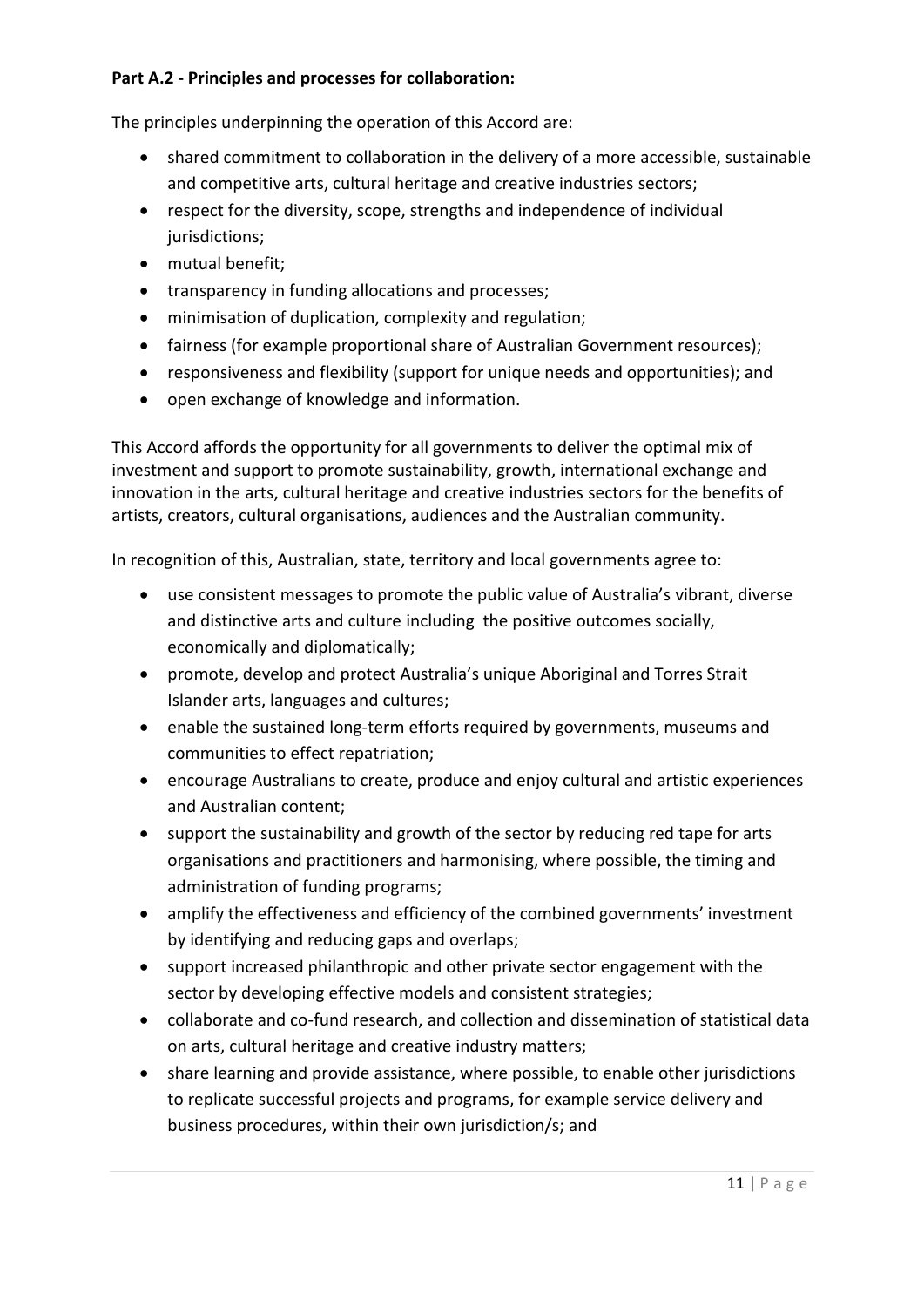promote Australian arts and culture overseas, encourage international exchange and collaboration, engage in cultural diplomacy with our international partners and enhance coordination to maximise the impact of Australia's international cultural diplomacy.

## **Mechanisms for collaboration**

The principal forum for cross-jurisdictional engagement between cultural ministers on matters of national significance is the meeting of cultural ministers.

## *Meeting of cultural ministers*

Australian and state and territory government cultural ministers meet regularly through this forum to discuss policy matters of mutual interest. The meeting of cultural ministers provides a forum to pursue opportunities for collaborative engagement.

The meeting of cultural ministers is supported by regular meetings of cultural ministers' officials, which drive delivery against key actions agreed by cultural ministers. Meetings of officials also monitor the progress and implementation of key projects and provide strategic direction for the sector on priority issues.

The meeting of cultural ministers is convened as required, averaging once a year, with arts and cultural ministers from each state and territory and the Australian Government (ALGA, New Zealand Government and the Australia Council are observers).

The chair of the meeting of cultural ministers rotates between jurisdictions, with the secretariat function following the chair. The meeting of cultural ministers is supported by officials and includes the following standing working groups:

- Meeting of Cultural ministers officials working group (MCM officials)
- Statistics working group (SWG)

The meeting of cultural ministers will be the forum responsible for oversight and governance of this Accord.

### *Triennial work program*

The meeting of cultural ministers will agree a triennial work program which will establish agreed areas of focus and priority actions to be delivered through the meeting of cultural ministers. To be renegotiated every three years, it will ensure the meeting of cultural ministers agenda remains responsive to changes in government priorities at all levels and within the sector.

The work plan will:

 identify opportunities for inter-government, cross-sectoral and cross-portfolio collaboration on agreed matters;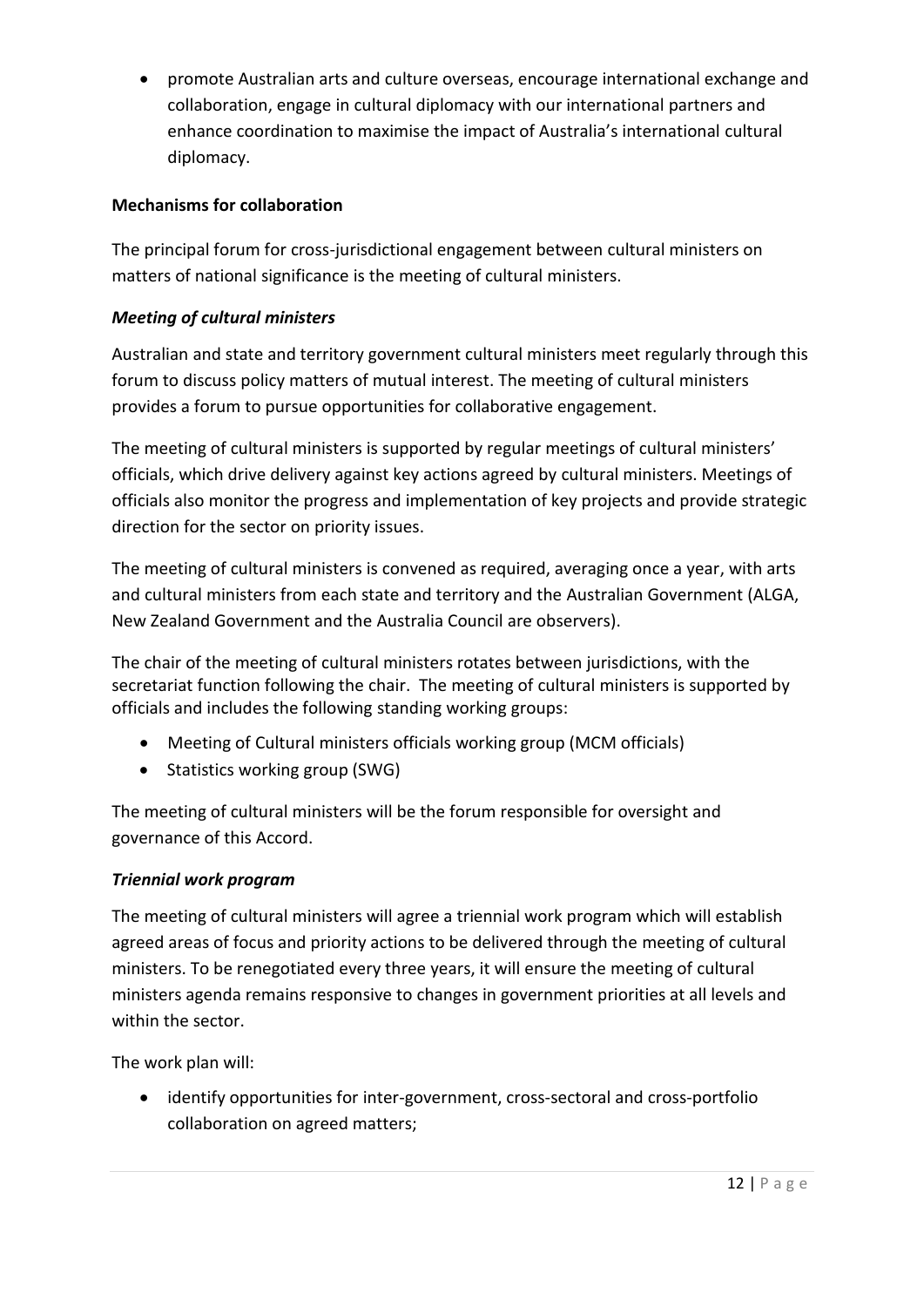- articulate methods to leverage partnerships and cooperative programs to deliver outcomes nationally and within state, territory and local government areas in partnership with the sector; and
- define measurable outcomes for the sector and the community to demonstrate the benefits delivered through the meeting of cultural ministers.

The triennial work program will not inhibit the development of cross-jurisdictional projects outside of its scope.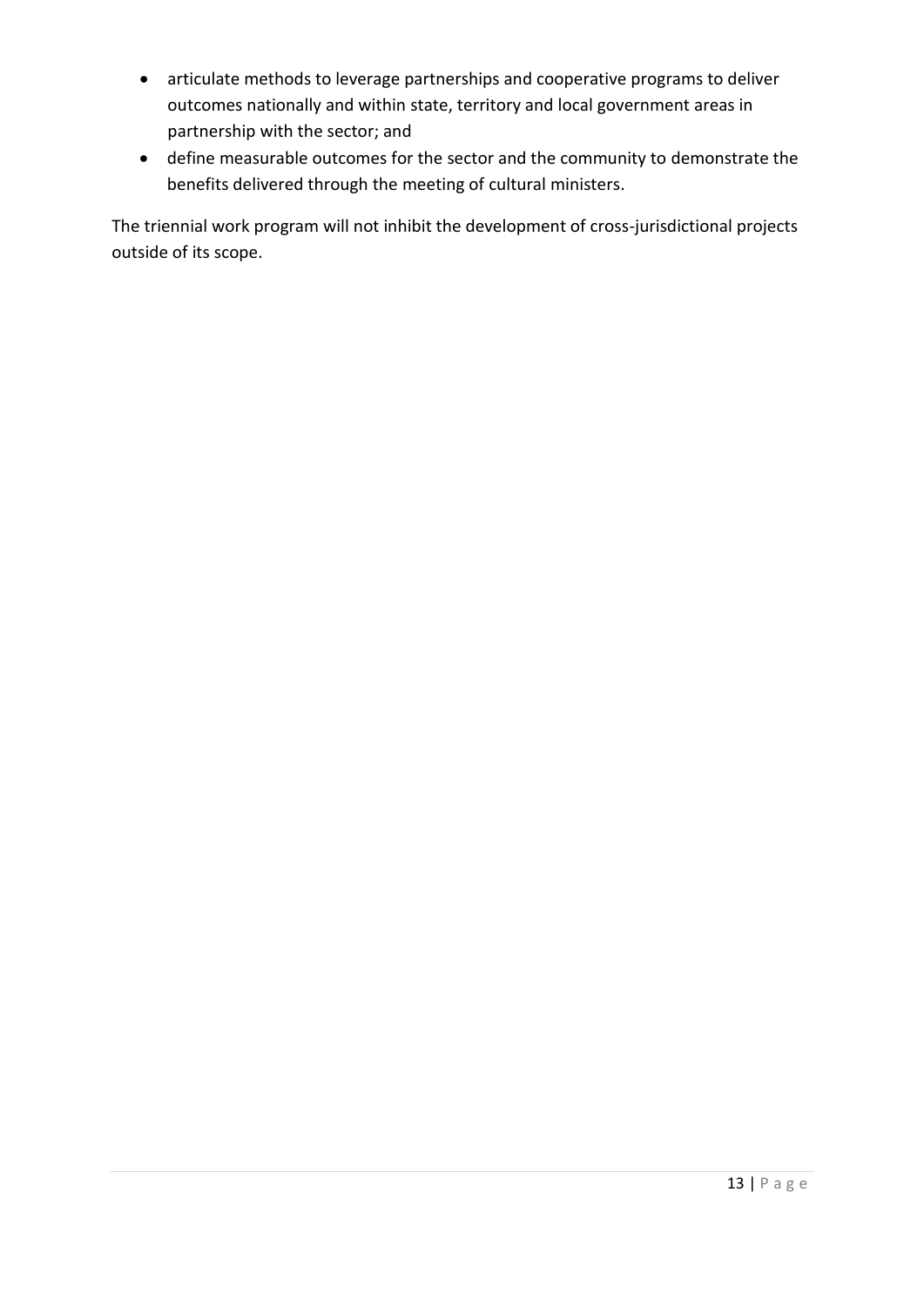#### SIGNED ON THE 12 APRIL 2013 BY:

The Hon Tony Burke MP

Minister for the Arts **Commonwealth Government** 

The Hon George Souris MP Minister for the Arts

**New South Wales** 

The Hon Ian Walker MP Minister for the Arts Queensland

M The Hon Lara Giddings Mi

Premier and Minister for the Arts **Tasmania** 

(Moc

The Hon Chloë Fox MP Minister Assisting the Minister for the Arts South Australia

Ms Joy Burch MLA

Minister for the Arts **Australian Capital Territory** 

Hon Matthew Conlan MLA

**Minister for Arts and Museums** 

**Northern Territory** 

The Hon John Day MLA Minister for Culture and the Arts Western Australia

The Hon Heidi Victoria MLA Minister for the Arts Victoria

 $-e$ 

**Mayor Barry Easther Australian Local Government** Association

Page | 14